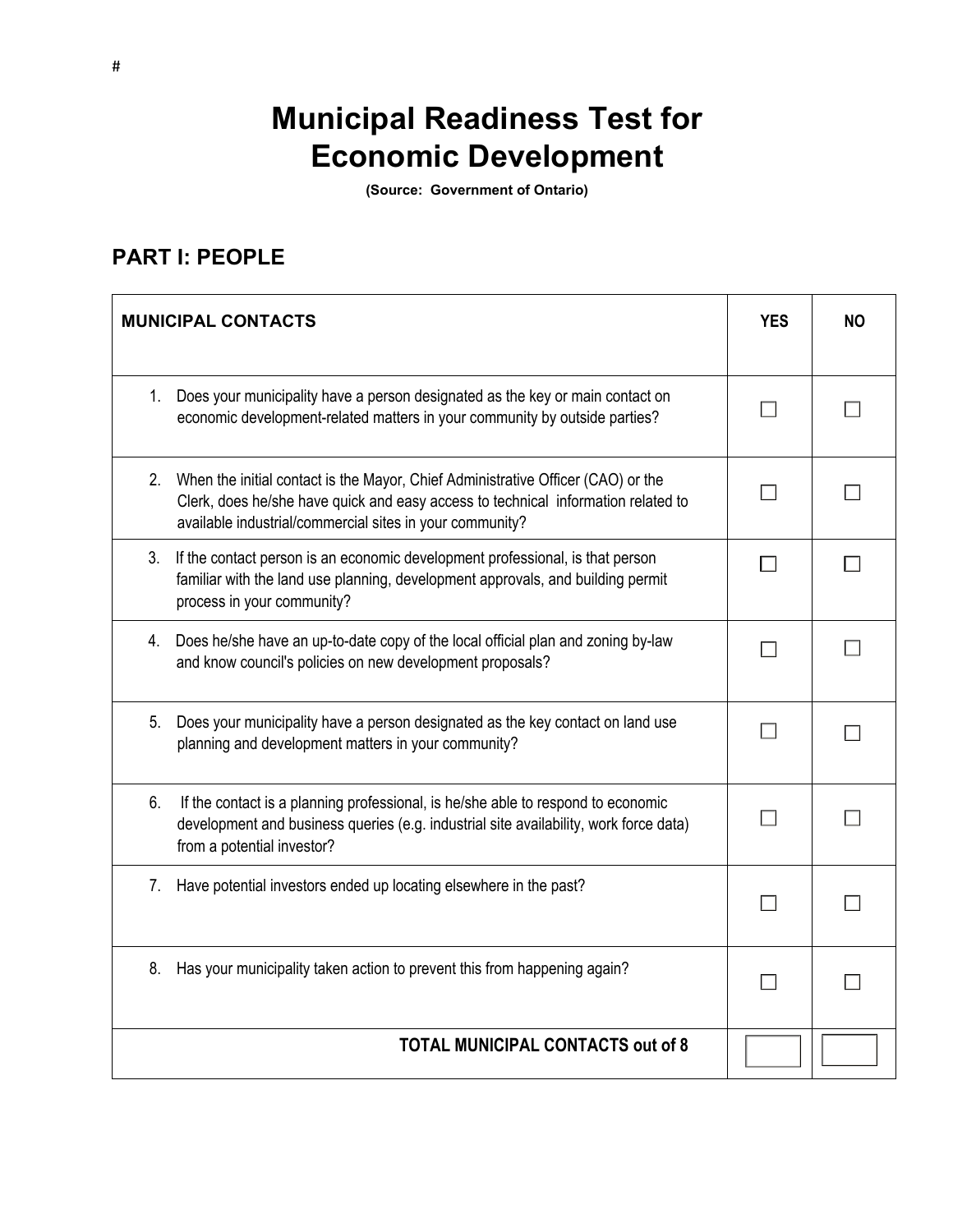| <b>LAND USE PLANNING</b>                                                                                                                                                                                                                           |  | <b>NO</b> |
|----------------------------------------------------------------------------------------------------------------------------------------------------------------------------------------------------------------------------------------------------|--|-----------|
| 9.<br>Does the local official plan have one, general designation for each of the basic land<br>use categories such as residential, commercial, industrial, institutional, open space,<br>rural, and environmentally sensitive?                     |  |           |
| 10. Does your municipality list the policy intention, regulations and permitted uses in<br>each land use designation?                                                                                                                              |  |           |
| 11. Does your municipality have an effective information system that you use to provide<br>official plan and zoning information to prospective investors/developers (e.g. air<br>photos, series of neighbourhood charts, or wall maps )?           |  |           |
| 12. In your experience, are the policies and/or designations in the local official plan<br>general enough so an official plan amendment is not required to accommodate<br>most development proposals in your community?                            |  |           |
| 13. Is your zoning by-law flexible enough to allow desired development in your<br>community?                                                                                                                                                       |  |           |
| 14. Is the establishment of new "home occupations" allowed in most areas of<br>the community, without the need for an official plan amendment and/or<br>zoning by-law change?                                                                      |  |           |
| 15. Where they are allowed, are a wide range of businesses permitted, as well as<br>outdoor signage/advertising and on-site customer parking?                                                                                                      |  |           |
| 16. Is your key municipal contact person knowledgeable about the upper-tier official<br>plan as well as neighbouring municipalities' plans, and how these policies and<br>land use designations may affect proposed development in your community? |  |           |
| 17. Are your community's official plan and zoning bylaws kept up to date (i.e.<br>updated every five years)?                                                                                                                                       |  |           |
| 18. Is economic development addressed/included in the official plan's policies?                                                                                                                                                                    |  |           |
| 19. Does your municipality have a flow chart outlining the steps in the land use<br>planning and development approvals process in your community?                                                                                                  |  |           |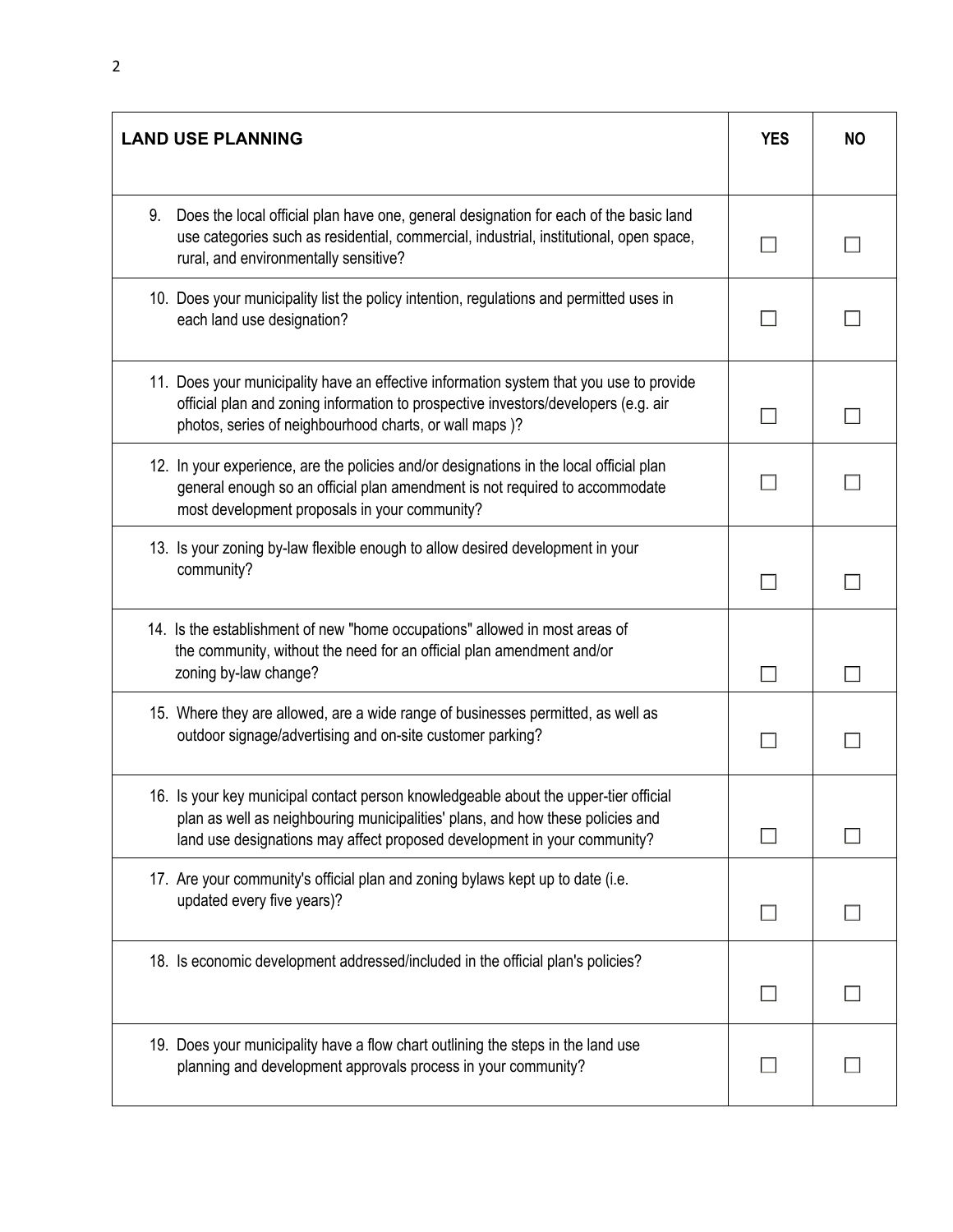| 20. In cases where planning and development approvals are not handled<br>locally, do you know which level of government has the responsibility (e.g.<br>upper-tier, province) and who your contact is?                                                                                                                                          |  |
|-------------------------------------------------------------------------------------------------------------------------------------------------------------------------------------------------------------------------------------------------------------------------------------------------------------------------------------------------|--|
| 21. Does your municipality have information on how long it takes for a typical planning<br>application/proposal in your community to be approved?                                                                                                                                                                                               |  |
| 22. Do you have a list of all the application fees and other associated charges and<br>imposts or levies that an applicant/developer would be required to pay in connection<br>with processing a planning/development proposal in your community?                                                                                               |  |
| 23. Do you know the name and number of the contact person for minor variances to<br>the zoning by-law (eg. Committee of Adjustment)?                                                                                                                                                                                                            |  |
| 24. In cases where special, technical studies are required in connection with land use<br>planning or development proposals (e.g. noise impacts, hydrogeologic<br>assessments), is your municipality able to advise prospective applicants and<br>developers about the nature, scope, timing, and potential cost of such studies in<br>advance? |  |
| 25. Do you know if there are land use planning or economic development consultants<br>who are familiar with and have worked on development projects in your community?                                                                                                                                                                          |  |
| 26. Do your municipal planning staff discuss/coordinate their work with economic<br>development staff?                                                                                                                                                                                                                                          |  |
| 27. Does your municipality have any materials for internal or external use that quickly<br>and easily illustrate in layperson's language how development approvals and land<br>use planning work, as well as time guidelines and costs in your municipality (e.g.<br>flow charts)?                                                              |  |
| 28. Does your municipality have a designated individual to guide the proponent through<br>the approvals process?                                                                                                                                                                                                                                |  |
| 29. When a development application has been successfully completed, is there a review<br>of the process with the proponent as part of your customer service program?                                                                                                                                                                            |  |
| <b>TOTAL LAND USE PLANNING out of 21</b>                                                                                                                                                                                                                                                                                                        |  |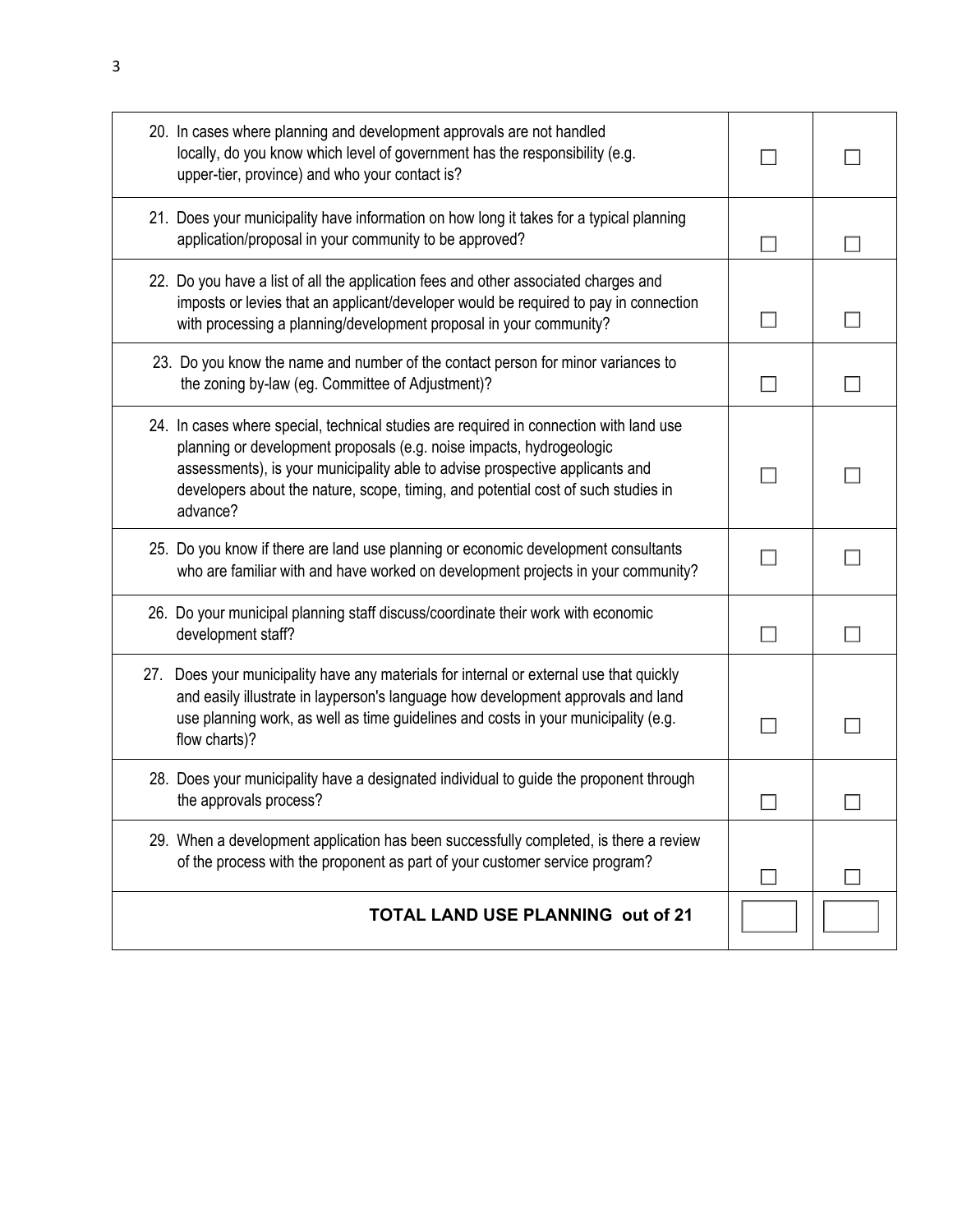| <b>LIASING WITH EXISITNG BUSINESSES IN YOUR COMMUNITY</b>                                                                                                                                                                                                                      | <b>YES</b> | NΟ |
|--------------------------------------------------------------------------------------------------------------------------------------------------------------------------------------------------------------------------------------------------------------------------------|------------|----|
| 30. Does any senior member of your organization monitor/evaluate your<br>community's track record on liaising with existing investors?                                                                                                                                         |            |    |
| 31. Do your Mayor, CAO, Economic Development Officer or planning staff meet<br>with local business people, including the chamber of commerce on aregular<br>basis to talk about their business needs and future plans (e.g. once every six<br>months for a breakfast meeting)? |            |    |
| 32. Does your municipality liaise with the local chamber of commerce about<br>economic development issues?                                                                                                                                                                     |            |    |
| 33. Does your municipality have a Business Improvement Area (BIA)?                                                                                                                                                                                                             |            |    |
| 34. Do you meet with the BIA's Board of Directors regularly to talk about local<br>business and economic development matters?                                                                                                                                                  |            |    |
| 35. Is a contact list maintained in your municipality of key individuals in the public<br>and private sector who can act as "problem solvers" or providers of technical<br>or pricing information not available in-house (e.g. real estate brokers)?                           |            |    |
| <b>TOTAL FOR LIASING WITH EXISITNG BUSINESSES IN YOUR</b><br><b>COMMUNITY</b> out of 6                                                                                                                                                                                         |            |    |

| <b>FOR INFORMATION SOURCES</b>                                                                                                                                                                               | <b>YES</b> | NΟ |
|--------------------------------------------------------------------------------------------------------------------------------------------------------------------------------------------------------------|------------|----|
| 36. Can you reach utilities' representatives in your area with a single phone call to<br>answer technical or pricing questions?                                                                              |            |    |
| 37. Provincial/federal agencies to learn about new policies, programs, information or<br>issues/trends (e.g. Ministry of Agriculture, Food and Rural Affairs, Ministry of<br>Municipal Affairs and Housing)? |            |    |
| <b>TOTAL FOR INFORMATION SOURCES out of 2</b>                                                                                                                                                                |            |    |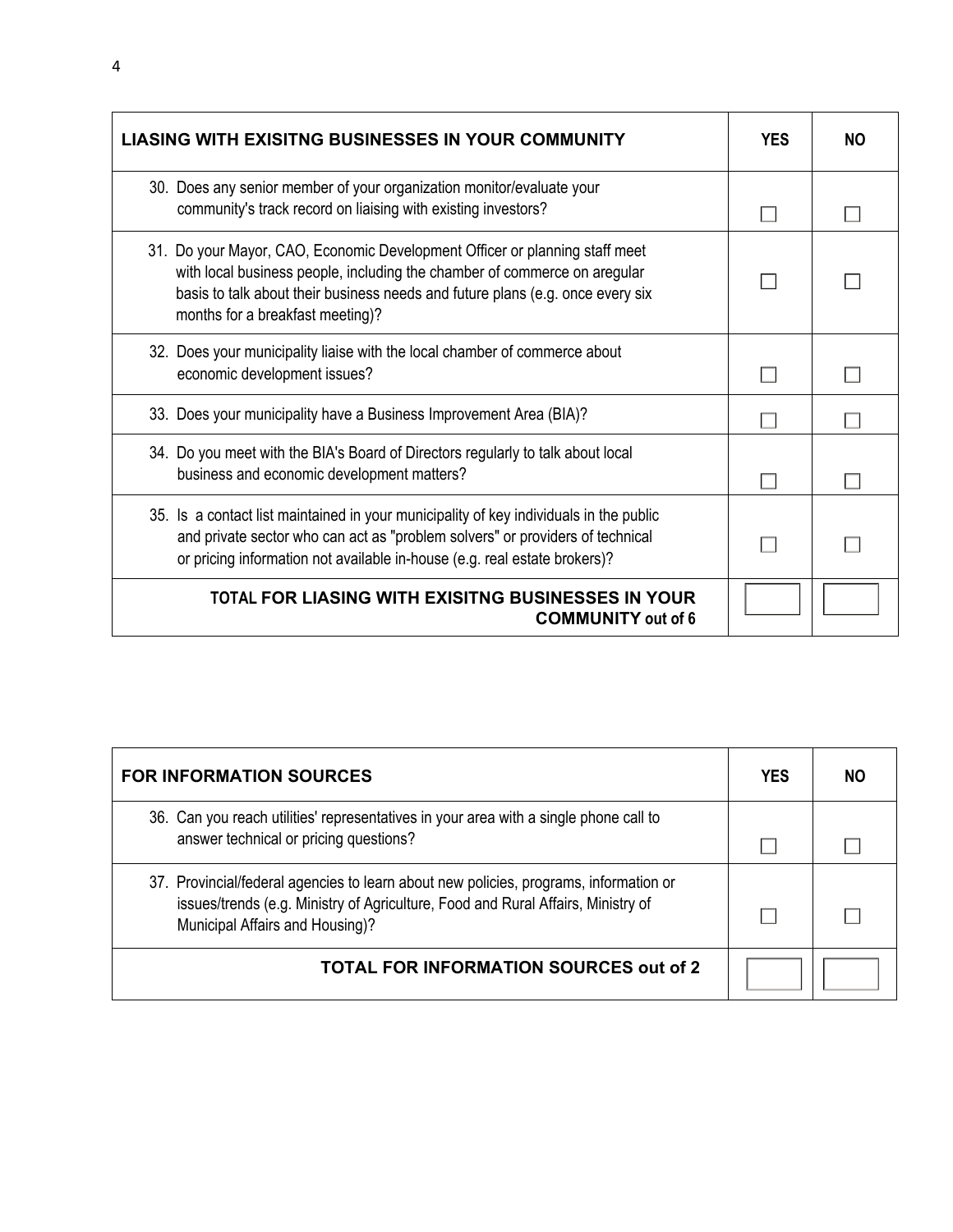### **PART I: RESOURCES**

| <b>INDUSTRIAL LAND INVENTORY</b>                                                                                                                                                                                                                                             | <b>YES</b> | NO. |
|------------------------------------------------------------------------------------------------------------------------------------------------------------------------------------------------------------------------------------------------------------------------------|------------|-----|
| 38. Does your municipality have an industrial land inventory?                                                                                                                                                                                                                |            |     |
| 39. Is the information up-dated regularly? An inventory should be updated quarterly, at<br>the least.                                                                                                                                                                        |            |     |
| 40. Does the inventory provide potential investors/developers with relevant economic<br>development information such as availability and cost of industrial properties, site<br>servicing, transportation access, ownership, location, size, etc?                            |            |     |
| 41. Does the inventory include both publicly and privately owned land?                                                                                                                                                                                                       |            |     |
| 42. If you have a website, is the inventory posted?                                                                                                                                                                                                                          |            |     |
| 43. Have you contacted a web service about having your municipality's industrial land<br>inventory posted on its web site? A web service (e.g. www.sitesontario.com)<br>provides a comprehensive listing of municipal community profiles and industrial<br>land inventories. |            |     |
| TOTAL FOR INDUSTRIAL LAND INVENTORY out of 6                                                                                                                                                                                                                                 |            |     |

| <b>MARKETING INDUSTRIAL PROPERTIES</b>                                                                                                                            | <b>YES</b> | NO. |
|-------------------------------------------------------------------------------------------------------------------------------------------------------------------|------------|-----|
| 44. Does your community market local industrial properties?                                                                                                       |            |     |
| 45. Have you contacted a real estate/Industrial Commercial Investment (ICI)<br>broker to discuss potential marketing techniques?                                  |            |     |
| 46. Does your municipality work cooperatively with adjacent communities to pool<br>resources and information and to jointly market industrial sites in your area? |            |     |
| 47. Does your municipality use available media as a resource for marketing its<br>industrial properties (e.g. radio, local newspaper, other creative techniques)  |            |     |
| TOTAL FOR MARKETING INDUSTRIAL PROPERTIES out of 4                                                                                                                |            |     |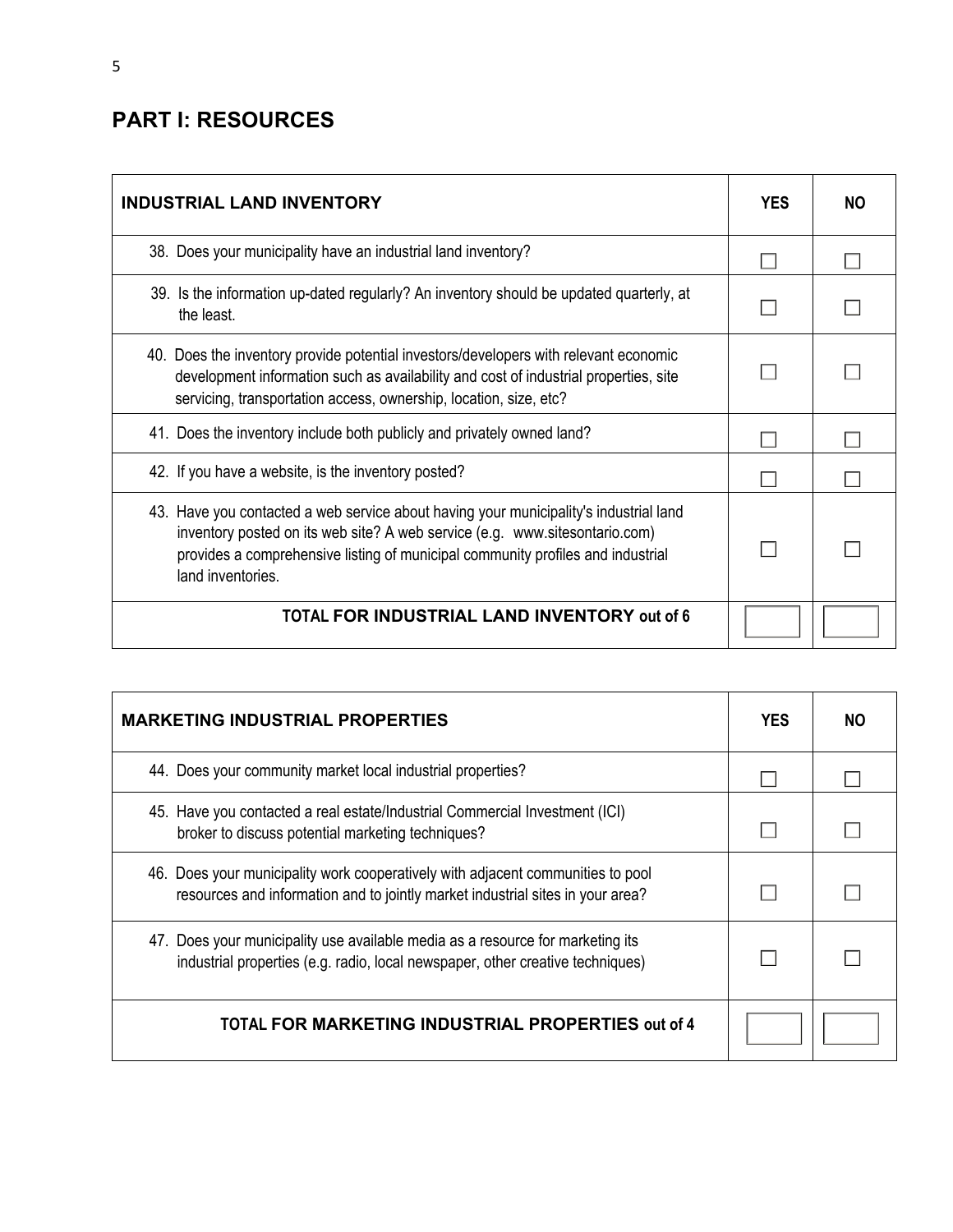| <b>JOINT VENTURES</b>                                                                                                                                                                                                                                                                                                                                                                              | <b>YES</b> | NO. |
|----------------------------------------------------------------------------------------------------------------------------------------------------------------------------------------------------------------------------------------------------------------------------------------------------------------------------------------------------------------------------------------------------|------------|-----|
| 48. Do you partner with independent business groups, the local chamber of<br>commerce or tourism board to jointly market your community as a business<br>location or tourist destination?                                                                                                                                                                                                          |            |     |
| 49. Is your municipality pooling resources with neighbouring communities to jointly fund<br>a competitiveness study or economic development strategy? The pay off can be<br>surprisingly extensive. In addition to the facts and figures generated by the study,<br>this sends a positive message to the business community contacted as part of the<br>study that your municipality is proactive. |            |     |
| 50. Does your municipality jointly fund economic development initiatives/programs<br>with companies (e.g. tourism strategy)?                                                                                                                                                                                                                                                                       |            |     |
| <b>TOTAL FOR JOINT VENTURES</b> out of 4                                                                                                                                                                                                                                                                                                                                                           |            |     |

| <b>ECONOMIC DEVELOPMENT ISSUES</b>                                                                                                                                                              | <b>YES</b> | NO. |
|-------------------------------------------------------------------------------------------------------------------------------------------------------------------------------------------------|------------|-----|
| 51. Has your community established an economic development<br>committee?                                                                                                                        |            |     |
| 52. Does your municipality employ full or part-time professional planners and/or<br>economic development staff to deal specifically with economic development and<br>land use planning matters? |            |     |
| 53. Is there a budget for economic development activity in your municipality?                                                                                                                   |            |     |
| 54. Does your municipality use private sector economic development or land-use<br>planning consultants?                                                                                         |            |     |
| TOTAL FOR ECONOMIC DEVELOPMENT ISSUES out of 4                                                                                                                                                  |            |     |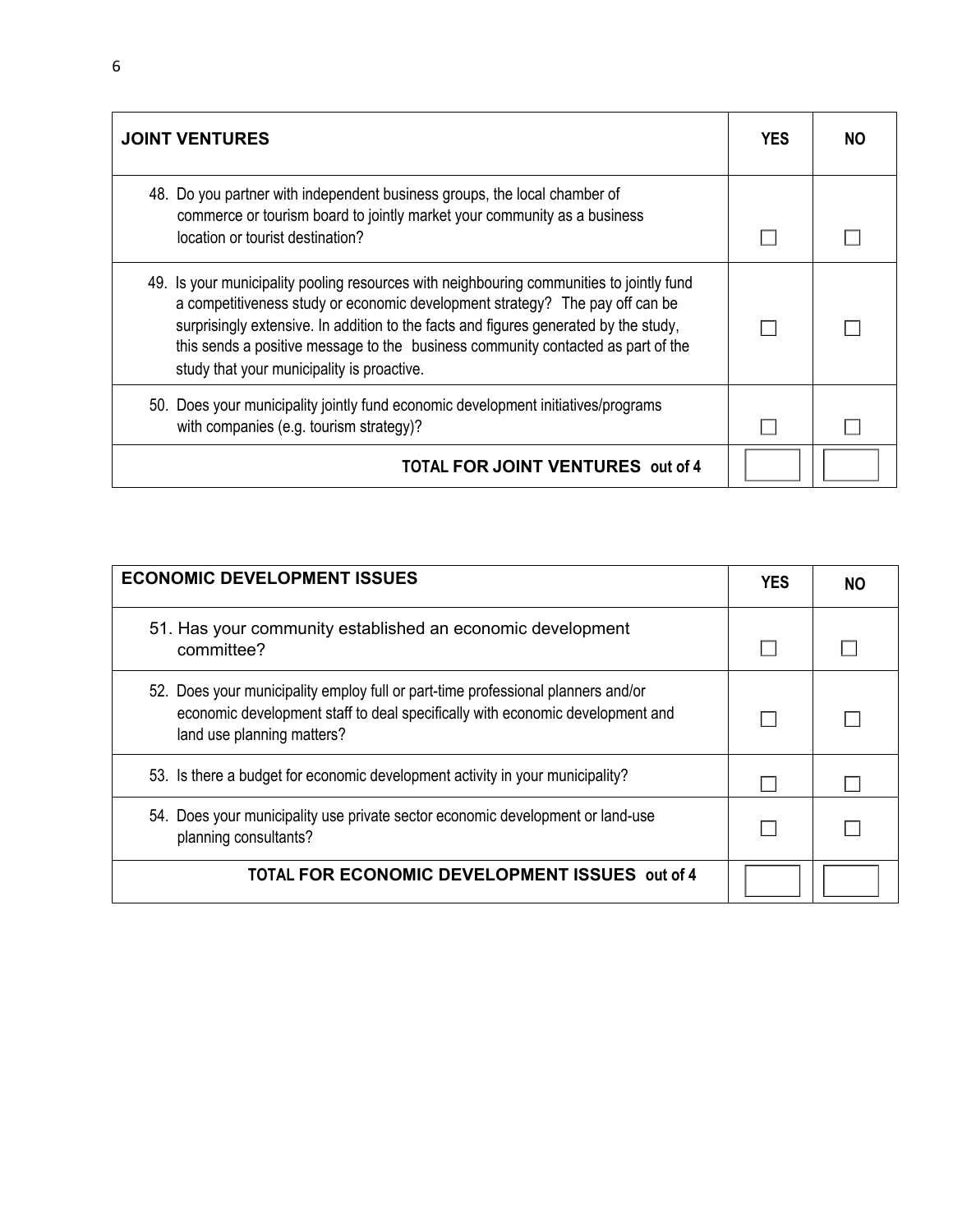## **PART III: COMMUNICATIONS**

| 55. Does your municipality have a community profile?                                           | <b>YES</b> | <b>NO</b> |
|------------------------------------------------------------------------------------------------|------------|-----------|
| 56. Is it up-dated on a regular basis (e.g. every six months)?                                 |            |           |
| 57. Does it include your community's vision statement?                                         |            |           |
| 58. Does the community profile include the following elements:                                 |            |           |
| News on recent business expansions and new businesses locating<br>a)<br>in your community?     |            |           |
| Local municipal and volunteer services as well as partnerships with<br>b)<br>local businesses? |            |           |
| References to local business groups?<br>C)                                                     |            |           |
| List of local services?<br>d)                                                                  |            |           |
| List of facilities?<br>e)                                                                      |            |           |
| List of attractions?<br>f)                                                                     |            |           |
| Use of photos or other graphics to support the written information?<br>g)                      |            |           |
| <b>TOTAL FOR COMMUNITY PROFILE out of 9</b>                                                    |            |           |

| <b>OTHER COMMUNICATION CONSIDERATIONS</b>                                                                                    | <b>YES</b> | NO |
|------------------------------------------------------------------------------------------------------------------------------|------------|----|
| 59. Has your municipality reviewed and improved the mapping used to illustrate<br>your regulatory and promotional documents? |            |    |
| 60. Is your community on the Internet? Some of the most effective websites<br>are those established by smaller communities.  |            |    |
| 61. Does the community newspaper in your area feature stories on local business?                                             |            |    |
| 62. Do you maintain regular contact with media representatives?                                                              |            |    |
| TOTAL FOR OTHER COMMUNICATIONS CONSIDERATIONS out of 4                                                                       |            |    |